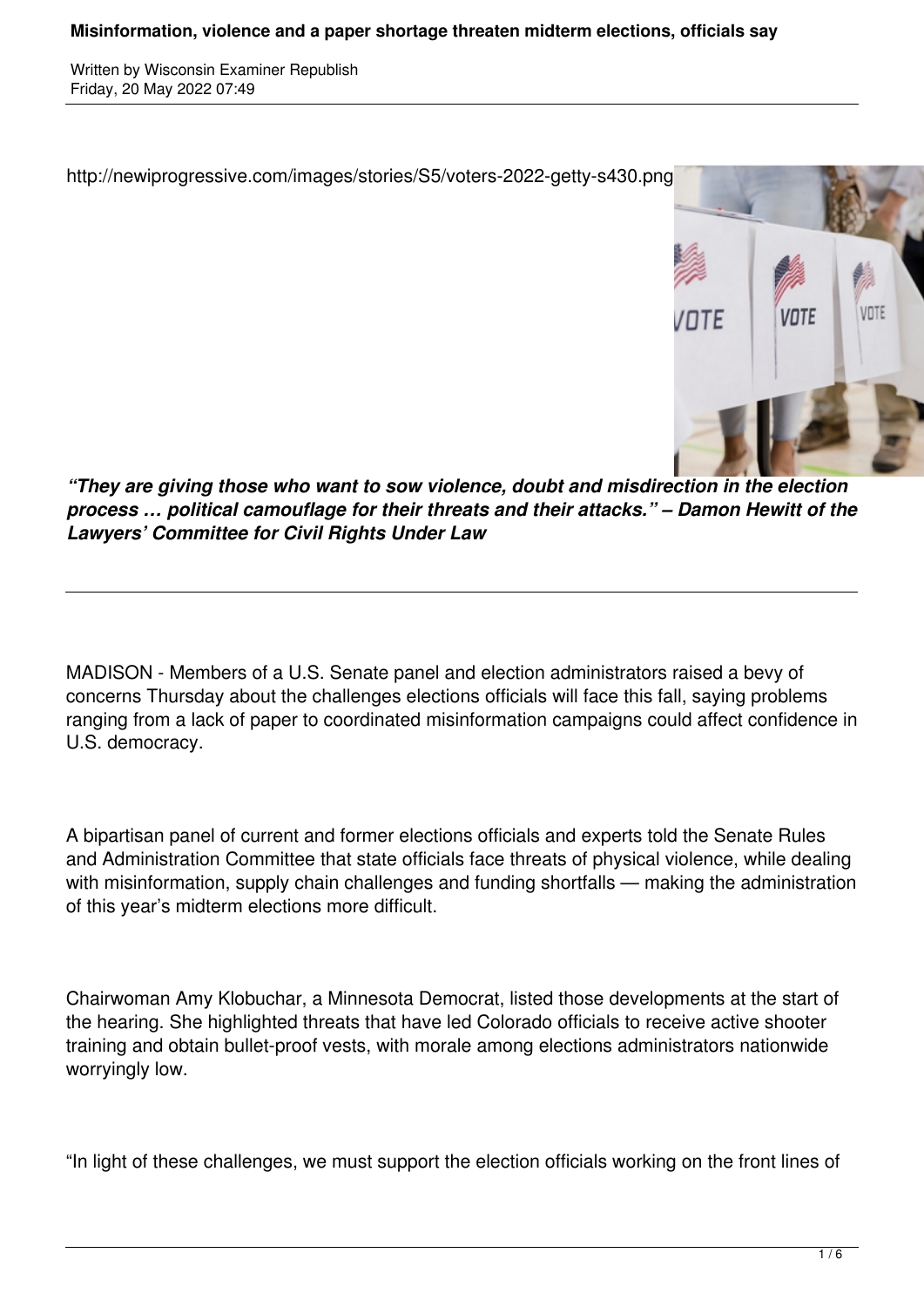our democracy," Klobuchar said.

In addition to relatively new concerns related to holding elections in a pandemic, ranking Republican Roy Blunt of Missouri noted foreign and domestic adversaries persist in targeting election infrastructure and spreading online misinformation.

## **Violence sparked by online sources**

Damon Hewitt, the president and executive director of the Lawyers' Committee for Civil Rights Under Law, said misinformation remained an issue in administering elections.

Online misinformation inspired the racist killer of 10 Black people at a Buffalo grocery store last weekend, and has led to threats against elections bureaucrats, he said.

Recently passed state laws limiting ballot access in the name of election security also arose from unfounded misinformation, Hewitt said. The laws, passed in many Republican-led states since the 2020 elections, lend legitimacy to theories that elections are not secure, he added, worsening the risk of violence.

"They are giving those who want to sow violence, doubt and misdirection in the election process … political camouflage for their threats and their attacks," he said. "Put simply, these laws undermine our democracy and its promise."

Wesley Wilcox, the Republican supervisor of elections for Marion County, Florida, said he also had been subjected to threats, despite the state's strong performance in the 2020 election cycle.

"Florida was touted as the gold standard and model for voting in the 2020 election," he said. "But lately the accolades have waned and high-fives for job well done have ceased. Instead, they've been replaced by threats of violence against us or our families."

## **There's not even enough paper**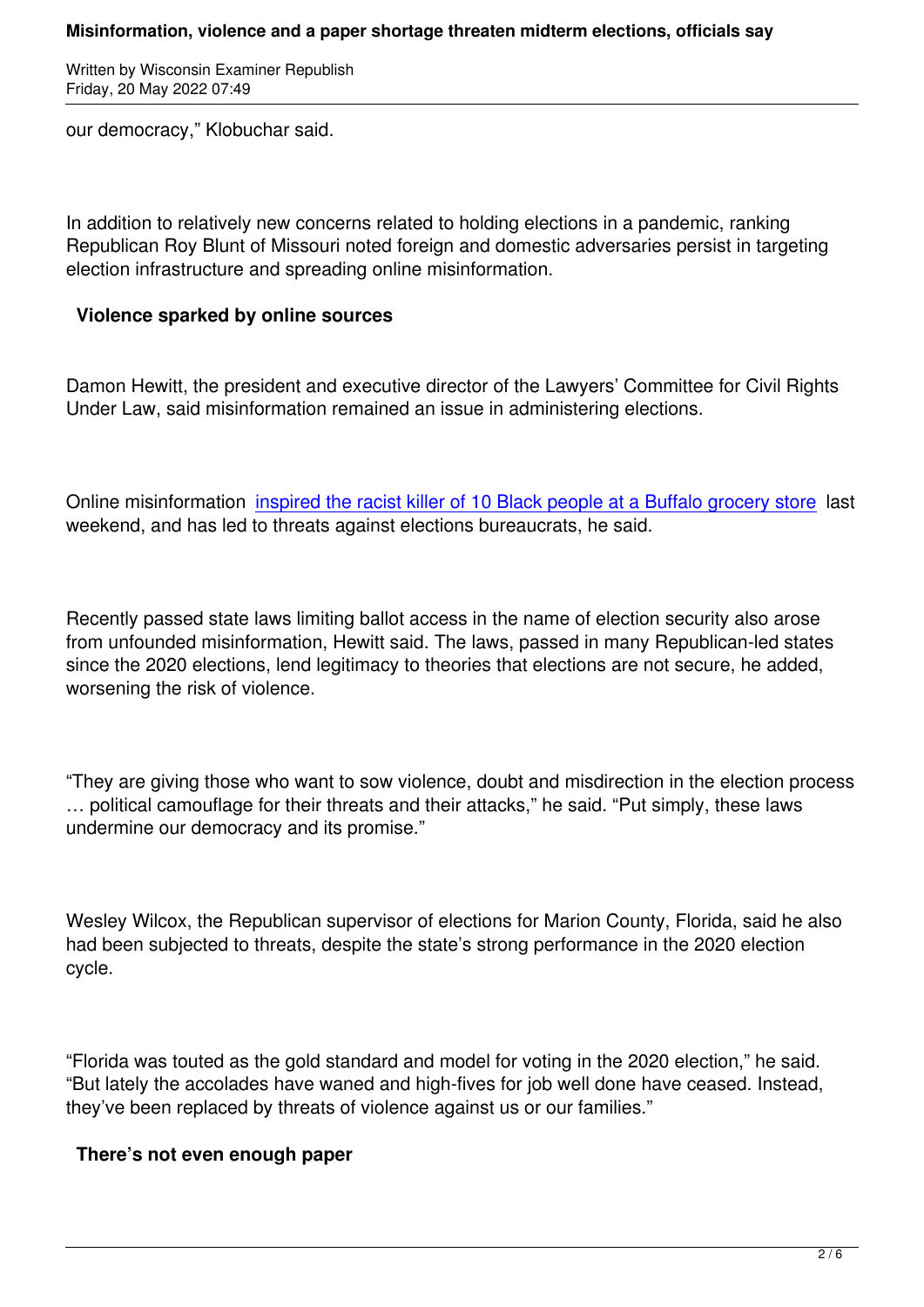## **Misinformation, violence and a paper shortage threaten midterm elections, officials say**

Written by Wisconsin Examiner Republish Friday, 20 May 2022 07:49

One new problem for this election cycle is the supply chain backlog, which has limited elections offices' access to a basic but crucial item needed for elections: paper.

Louisiana Secretary of State R. Kyle Ardoin, a Republican, said his state had to contact every paper producer in North America "to ensure we will have the supplies we need."

"This is a crisis that demands immediate attention and bipartisan action," Ardoin said. "It is not an exaggeration to say that if this situation is not handled, it could lead to a serious erosion in the confidence of our elections."

The increase in voting by mail has only heightened the need for paper supplies, Ardoin said. That was one reason to promote in-person voting, he said.

Leigh M. Chapman, the acting secretary of state for Pennsylvania appointed by Democratic Gov. Tom Wolf, declared Tuesday's primary elections in the commonwealth a success, "with minimal issues."

One issue, though, a breakdown in Lancaster County's process for counting 22,000 early-vote ballots that required those ballots to be hand-counted, reinforced a request from Chapman's department to allow pre-canvassing.

Pre-canvassing is the process of election officials counting ballots that have come in before Election Day. While 37 states allow pre-canvassing, Pennsylvania is among those that do not, making it harder for election officials in the commonwealth to report vote totals earlier and deal with Election Day issues as they come up, Chapman said.

She added that Florida's pre-canvassing regime allowed election watchers to call the state in the 2020 presidential election on Election Day. Major networks didn't call the result in Pennsylvania, by contrast, until four days later.

## **Big Lie barely mentioned**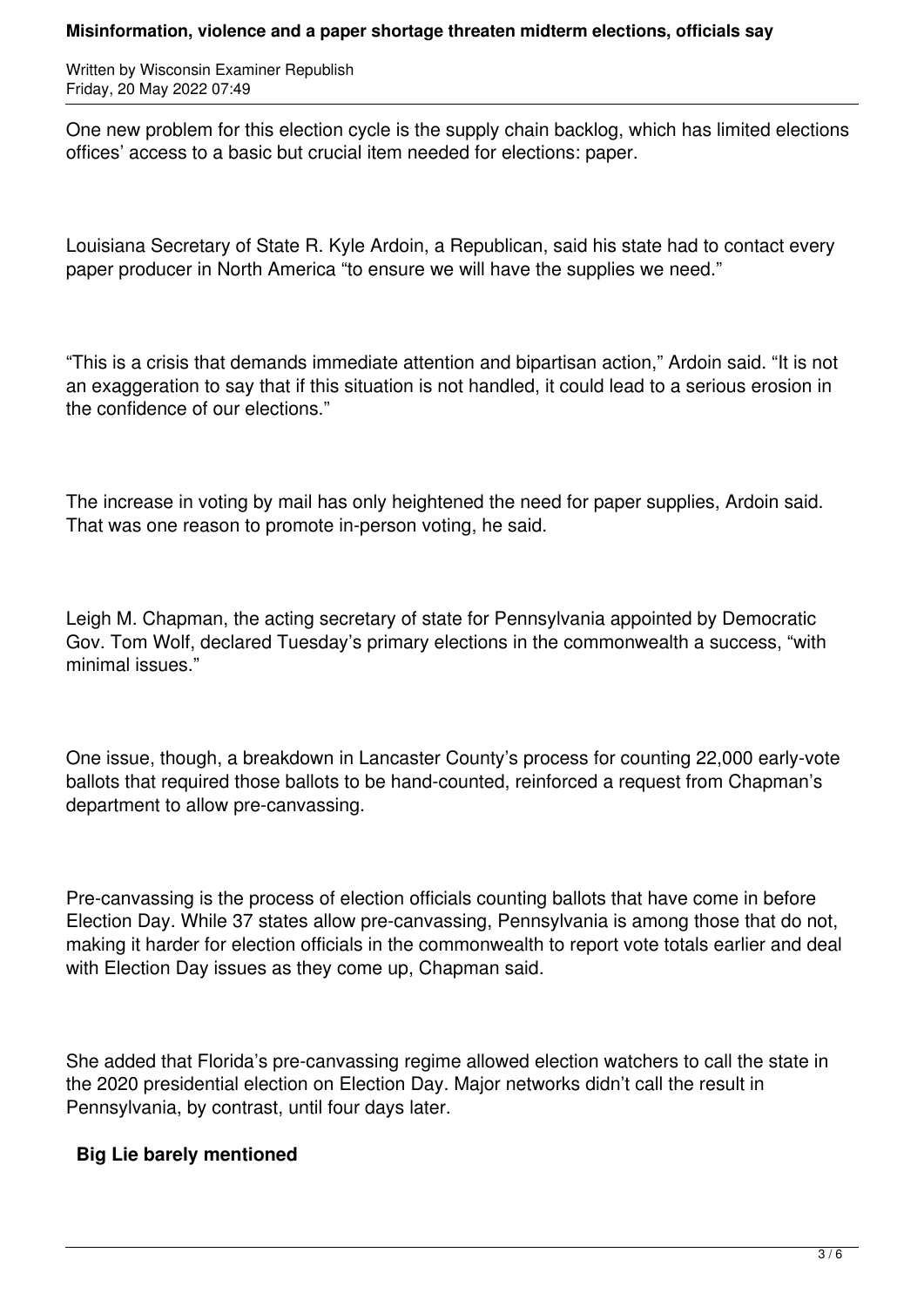Written by Wisconsin Examiner Republish Friday, 20 May 2022 07:49

Senators and a witness panel made up of current and former state election officials mostly avoided discussion of former President Donald Trump's false claims about malfeasance in the 2020 election that caused his loss. The false narrative has gained prominence within the Republican Party nationwide, including among elected officials and candidates in this year's election.

While not mentioning Trump or his supporters by name, Chapman said it was "especially disturbing" that some disinformation has come from those "with a sworn duty to defend our democratic process." She was clear about the integrity of the 2020 election and the harm that lies about voter malfeasance cause to confidence in U.S. democracy.

"The November 2020 election in Pennsylvania, like every election since, was free, fair and secure," she said. "Allegations of illegal activity in Pennsylvania's 2020 presidential election have been repeatedly dismissed in more than two dozen federal court cases and debunked by independent fact-checkers. Repeating this falsehood over and over harms our democracy and voters' confidence in our elections process."

Senators aired familiar partisan arguments about voting accessibility and security during portions of the hearing.

U.S. Sen. Ted Cruz, a Republican of Texas, said that expanding nontraditional avenues of voting, like mail-in voting, was inviting fraud.

"Democrats keep moving in the direction of election chaos," he said.

Ardoin told Cruz his office couldn't quickly enough process absentee ballots to be sure that they were legitimate.

U.S. Sen. Jeff Merkley, an Oregon Democrat, asked Chapman if mail-in ballots had presented any problems in this week's primary elections.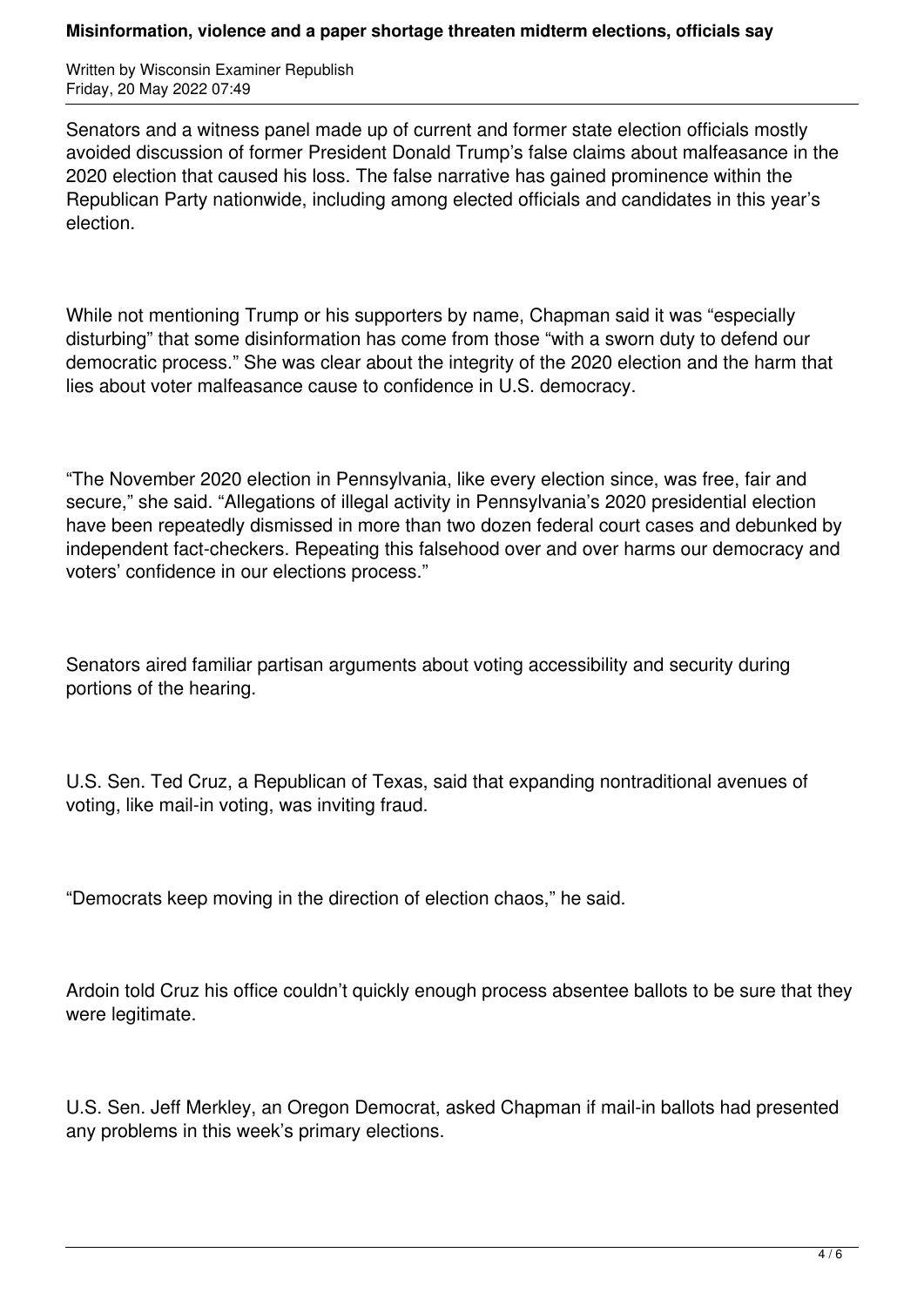She answered they had not.

Wilcox said in an opening statement his goal was to make it easy to vote, but hard to cheat.

Alex Padilla, a Democrat who joined the Senate after serving as the California secretary of state, told Wilcox that slogan can be used as a pretext to restrict voting rights, with too much attention paid to stopping nearly nonexistent cheating and not enough focus on making voting easier.

"If you look at data, we've got the harder-to-cheat part down because voter fraud in America is exceedingly rare," he said. "What I first get frustrated by is my colleagues forget about the first part, the easier-to-vote part."

by Jacob Fischler, Wisconsin Examiner May 20, 2022

GET THE MORNING HEADLINES DELIVERED TO YOUR INBOX

[S](subscribe)UBSCRIBE

Wisconsin Examiner is part of States Newsroom, a network of news bureaus supported by grants and a coalition of donors as a 501c(3) public charity. Wisconsin Examiner maintains